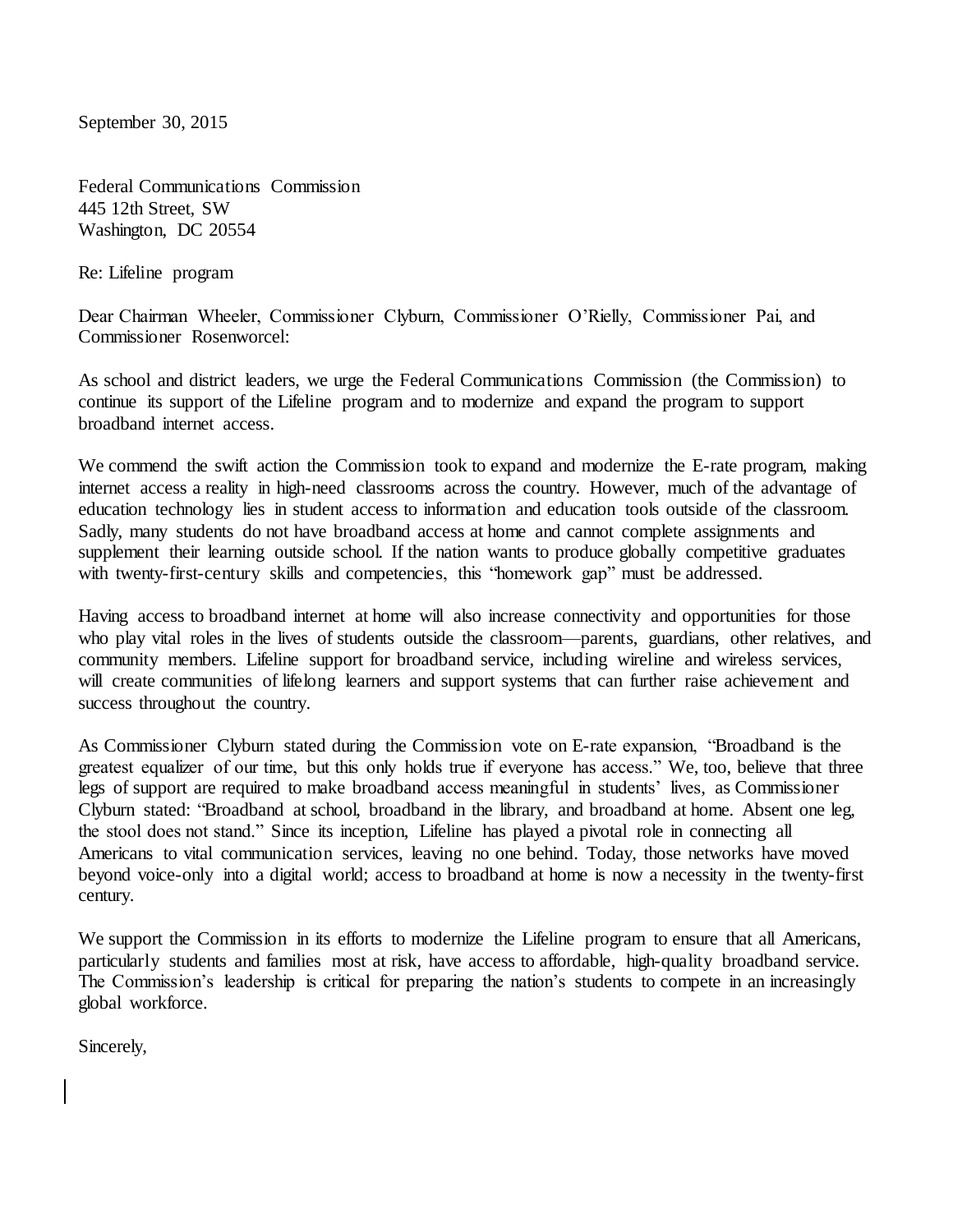Brenda Arteaga Superintendent Southwest Schools Houston, Texas

Joseph C. Barrow, Jr. Superintendent Fayette County School District Fayetteville, Georgia

Gary Bates Superintendent Goodrich Independent School District Goodrich, Texas

Ken Bates Superintendent Green Lake School District Green Lake, Wisonsin

Darin Beckwith Superintendent Fountain Lake Hot Springs, Arkansas

Todd Been Superintendent Dewar Public School District Dewar, Oklahoma

Charles M. Berkley, Jr. Superintendent Lunenburg County Kenbridge, Virginia

Steve Bianchetta Interim Superintendent Galena Unit School District 120 Galena, Illinois

Strader Blankenship Superintendent Carroll County Public Schools Hillsville, Virginia

Nathan Bootz Superintendent Ithaca Public Schools Ithaca, Michigan

Rodney Bowler Superintendent Henry County Schools McDonough, Georgia

Nicholas Brake Superintendent Owensboro (KY) Independent Schools Owensboro, Kentucky

Micha Bregy Superintendent North Shore School District 112 Highland Park, Illinois

Casey Brewster Superintendent Paoli Community School Corporation Paoli, Indiana

Steve Brotherton Superintendent Affton School District Saint Louis, Missouri

Douglas Brown Superintendent Idabel Public Schools I005 Idabel, Oklahoma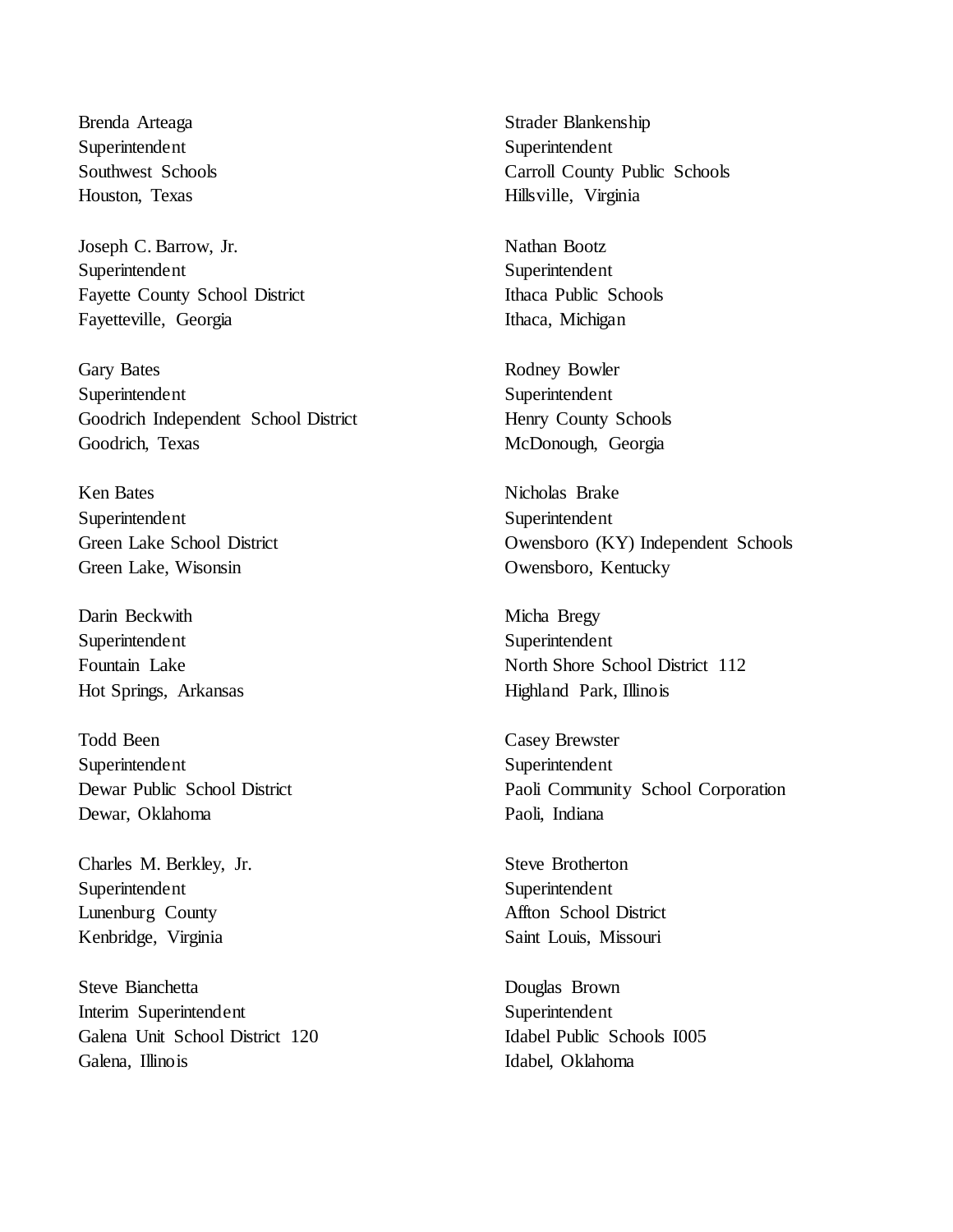Valerie Browning-Thompson Superintendent Pickerington Local School District Pickerington, Ohio

Peter Bush Superintendent Coloma Community Schools Coloma, Michigan

Anne Campbell Superintendent San Mateo County Office of Education Redwood City, California

Kevin Carl Superintendent Hancock Place School District Louis, Missouri

Ron Carruth Superintendent Whittier City School District Whittier, California

Allan Carver Superintendent Scott Valley Unified School District Fort Jones, California

John Carver Superintendent Howard–Winneshiek Community School **District** Cresco, Iowa

Marcelo Cavazos Superintendent Arlington Independent School District Arlington, Texas

Trudy Clark Superintendent Bruning–Davenport USD Davenport, Nebraska

Rob Clayton Superintendent Warren County Public Schools Bowling Green, Kentucky

Timothy Cody Superintendent Minatare Public Schools Minatare, Nebraska

Craig Coleman Superintendent Harleton Independent School District Harleton, Texas

Kenneth Cook Superintendent Malden R-I School District Malden, Missouri

Jared Cotton Superintendent Henry County Public Schools Collinsville, Virginia

Jacque Cowherd Superintendent Fulton 58 Fulton, Missouri

Jimmy Cox Superintendent Waskom Independent School District Waskom, Texas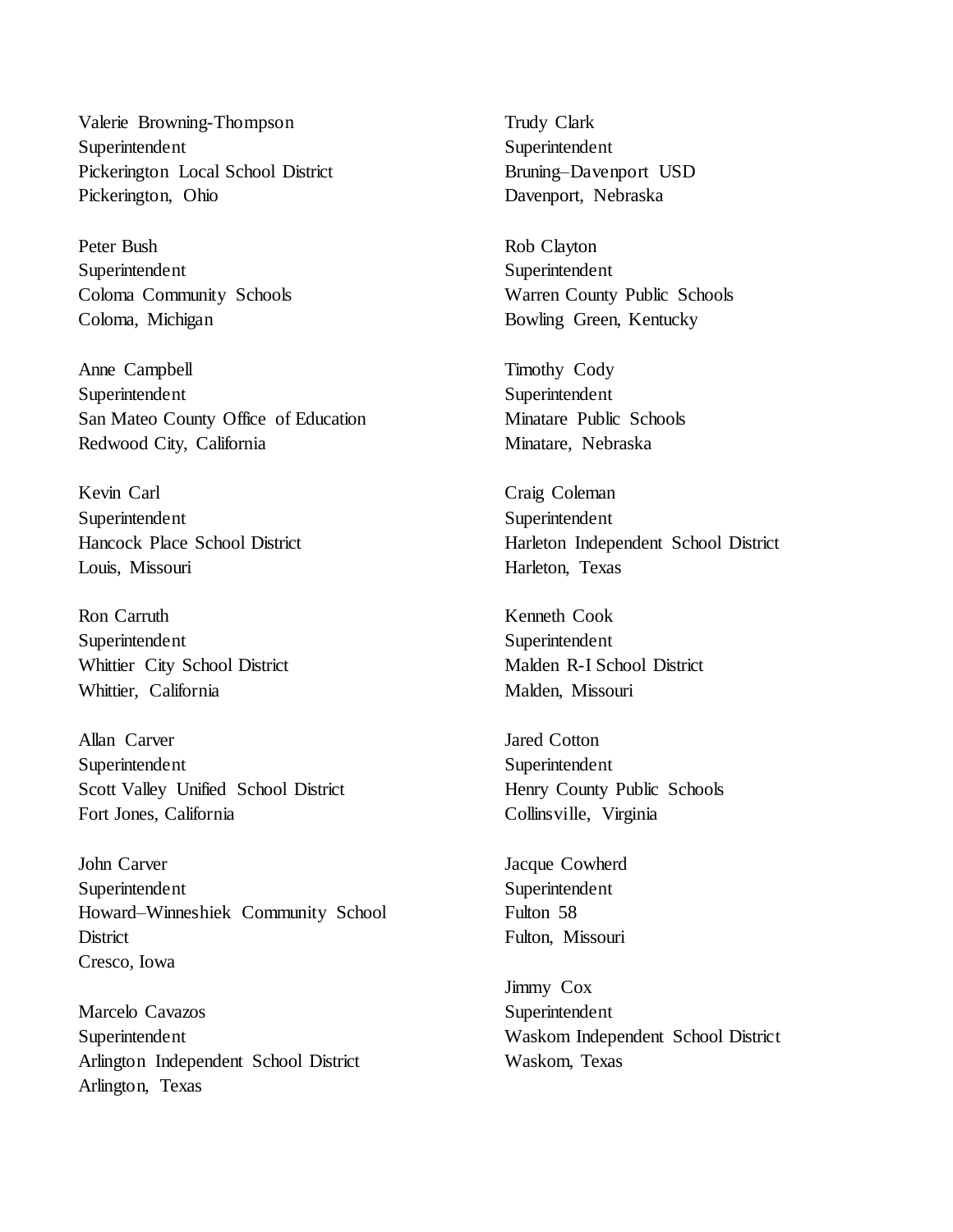Kerry Cox Superintendent Carrollton Community Unite School District 1 Carrollton, Illinois

Lloyd Crocker Superintendent Regional School Unit 23 Old Orchard Beach, Maine

Brent Cryderman Superintendent Houghton Lake Community Schools Houghton Lake, Michigan

S. Dallas Dance Superintendent Baltimore County Public Schools Towson, Maryland

Dan Decker Superintendent Neosho R-5 School District Neosho, Missouri

Patricia Deklotz Superintendent Kettle Moraine School District Wales, Wisconsin

Joost DeMoes Superintendent Rio Bravo–Greeley Union School District Bakersfield, California

Nicholas Diaz Superintendent Frelinghuysen Township School District Newton, New Jersey

Jake Dingman Superintendent Oakesdale School District 324 Oakesdale, Washington

Edward Drapp Superintendent Regional School District No. 6 Litchfield, Connecticut

Katie Duffy Chief Executive Officer Democracy Prep Public Schools New York, New York

Todd Dugan Superintendent New Holland–Middletown Elementary District 88 Middletown, Illinois

Tony Dunn Superintendent Belpre City Schools Belpre, Ohio

Kenneth Eastwood Superintendent Middletown Middletown, New York

Mark Edwards Superintendent mMooresville Graded School District Mooresville, North Carolina

Susan Enfield Superintendent Highline Public Schools Burien, Washington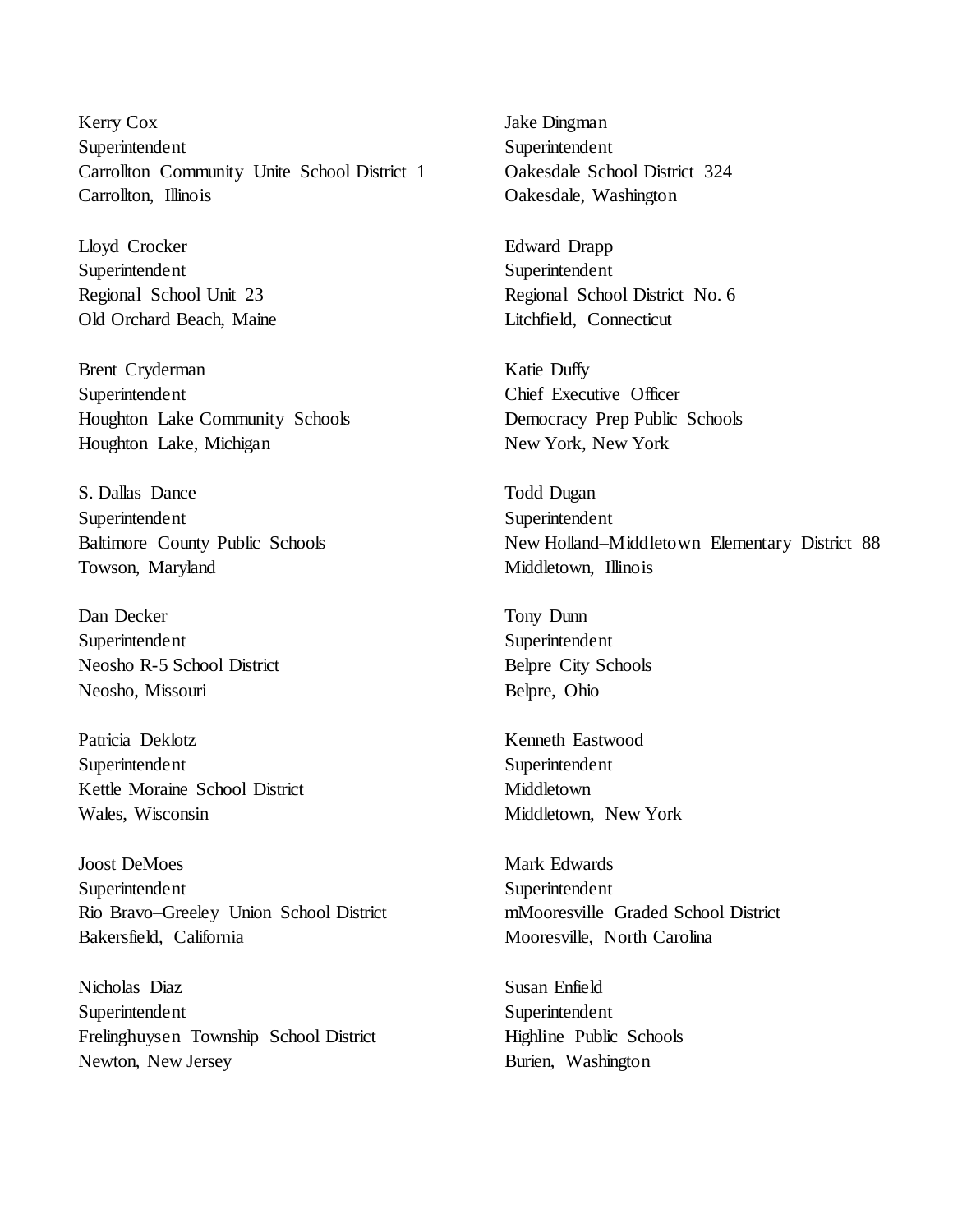Amy Enomoto-Perez Superintendent Rosemead Elementary School District Rosemead, California

James E. Erinakes, II Superintendent Exeter–West Greenwich Regional School District West Greenwich, Rhode Island

Jose Espinoza Superintendent Socorro Independent School District El Paso, Texas

Robert Evans Superintendent Shelby Eastern Schools Shelbyville, Indiana

Constance Evelyn Superintendent Valley Stream UFSD 13 Valley Stream, New York

Rudy Falana Superintendent Burke County Public Schools Waynesboro, Georgia

Randy Fillpot Superintendent Newman–Crows Landing Unified School **District** Newman, California

Chris Ford Superintendent Fordland R-3 School District Fordland, Missouri

Chris Funk Superintendent East Side Union High School District San Jose, California

Chris Gdowski Superintendent Adams 12 Five Star Schools Thornton, Colorado

Bruce Gearing Superintendent Dripping Springs Independent School District Dripping Springs, Texas

Jesulon Gibbs-Brown Superintendent Orangeburg Consolidated School District Three Holly Hill, South Carolina

Pam Gildersleeve-Hernandez Superintendent San Antonio Union School District Lockwood, California

Katherine Gomez Superintendent Evergreen San Jose, California

Mars Gore Superintendent McAlester Public Schools McAlester, Oklahoma

Sherry Grate Superintendent DeKalb County Central United School District Waterloo, Indiana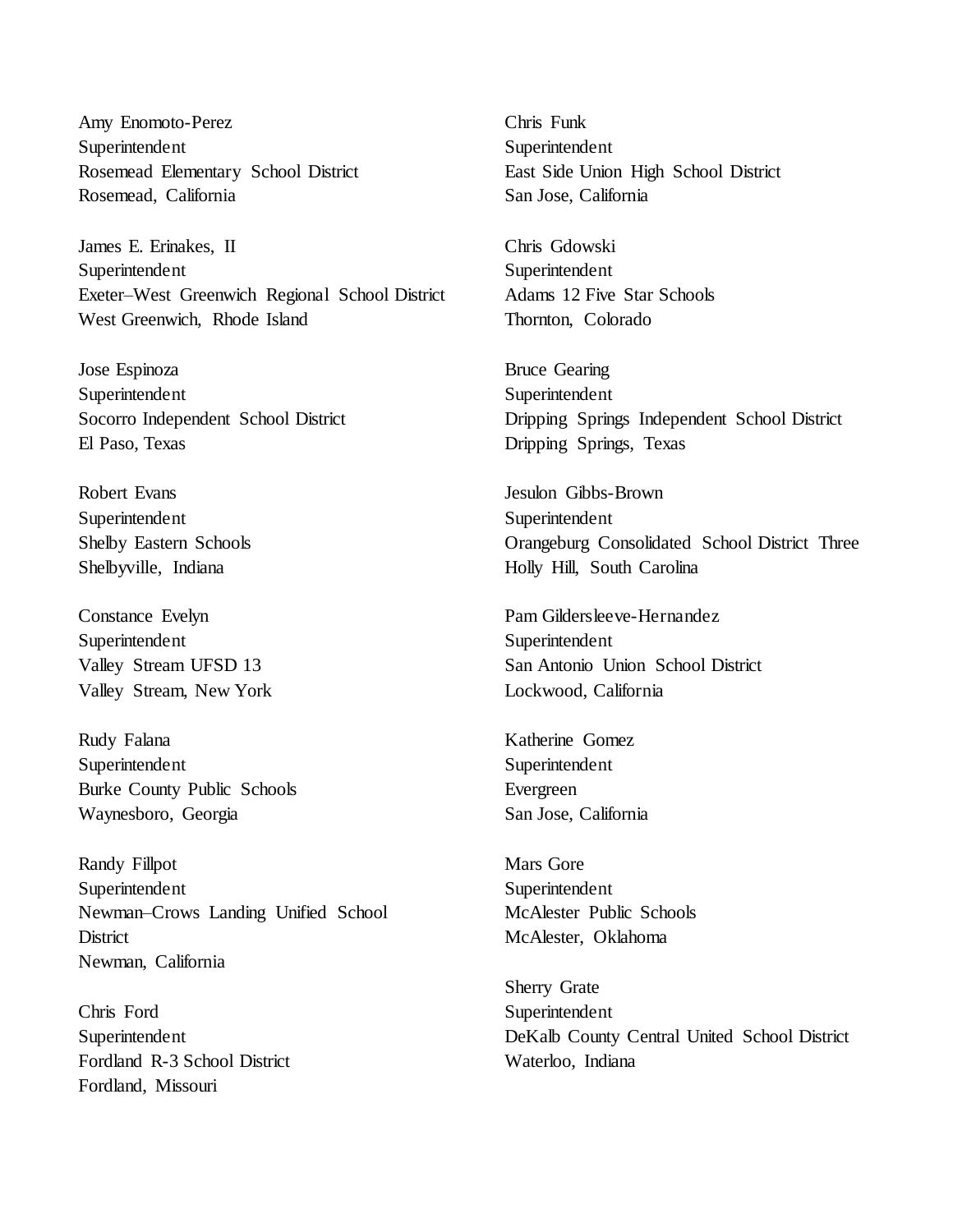Mark Haag Superintendent Onsted Community Schools Onsted, Michigan

Lisa Hagel Superintendent Genesee Intermediate School District Flint, Michigan

Brian Harris Superintendent Barrington Community Unit School District 220 Barrington, Illinois

Annette Hart Superintendent Judith Gap Judith Gap, Montana

Bobby Hart Superintendent Hope Public Schools Hope, Arkansas

Melanie Hartley Interim Superintendent Leake County School District Carthage, Mississippi

Nancy Heath Superintendent Rhode Island School for the Deaf Providence, Rhode Island

Monica Henson Superintendent Graduation Achievement Charter High School Atlanta, Georgia

Mike Hernandez Superintendent Hot Springs School District Hot Springs, Arizona

David Hile Superintendent Licking Valley Local Schools Newark, Ohio

Gerald Hill Superintendent West Bloomfield School District West Bloomingfield, Michigan

Shon Hocker Superintendent Big Horn County School District 1 Cowley, Wyoming

David Hoffert Superintendent Warsaw Community Schools Warsaw, Indiana

Lillian Holland Superintendent Pittsylvania County Schools Chatham, Virginia

Rick Howard Superintendent Comanche Independent School District Cormanche, Texas

Richard Hughes Superintendent Central Valley School District Ilion, New York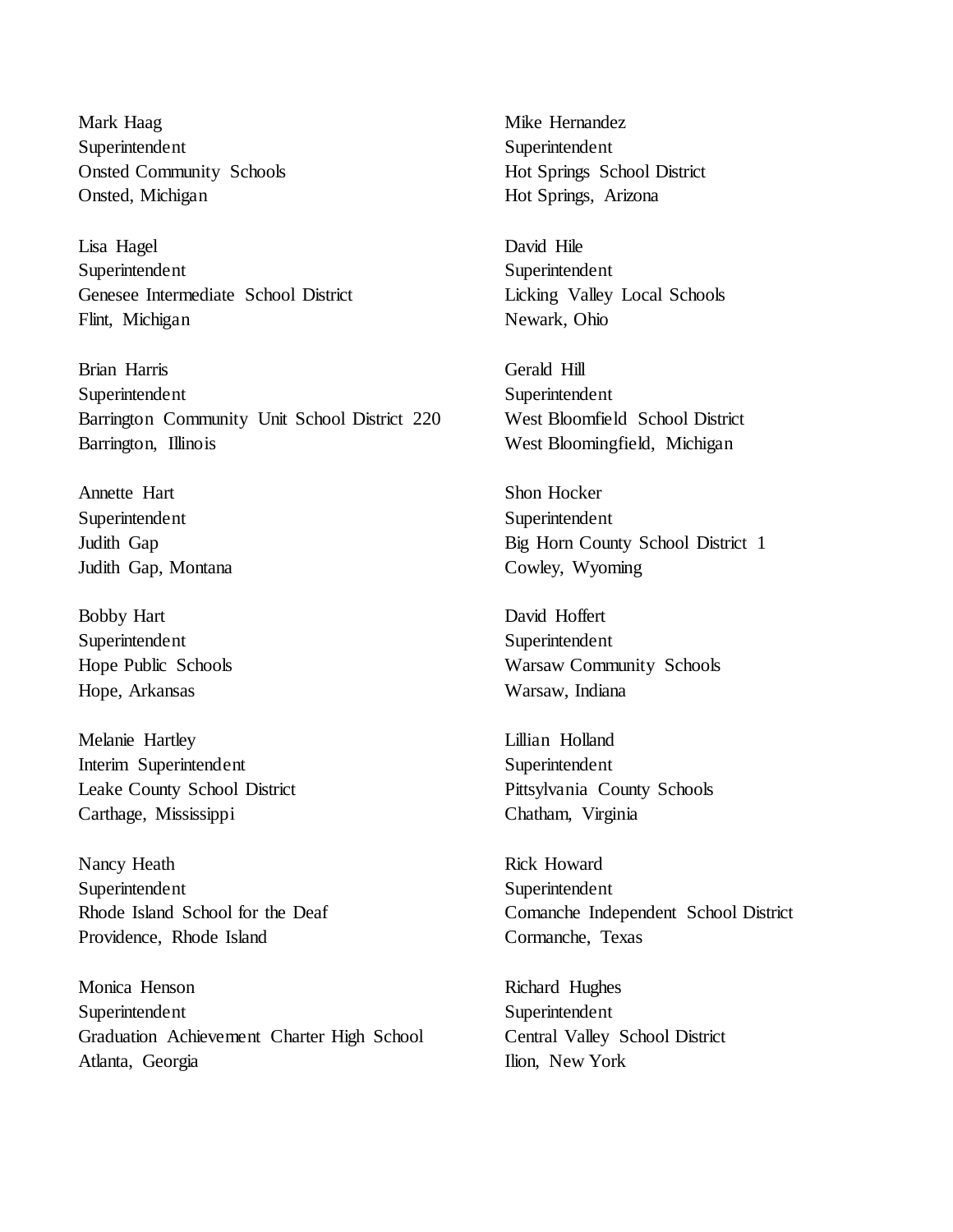Thomas Hunter Superintendent Greensburg Community Schools Greensburg, Indiana

Virginia Jewell Superintendent Echols County Schools Statenville, Georgia

Darrell Johnson Superintendent Greenwood School District 50 Greenwood, South Carolina

Kelli Joseph Superintendent St. Helena Parish School District Greensburg Louisiana

Rona Kaufmann Superintendent South Eastern School District Fawn Grove, Pennsylvania

Carol Kelley Superintendent Oak Park Elementary School District 97 Oak Park, Illinois

Gary Klahn Superintendent Wheeler Central Public Schools Barlett, Nebraska

Adam Koch Superintendent Otsego Local School District Tontogany, Ohio

David Krenz Superintendent Austin, Minnesota Public School District 492 Austin, Minnesota

Richard Kuder Superintendent Wyckoff School District Wyckoff, New Jersey

Karl Kurt Superintendent North Linn Community School District Troy Mills, Iowa

James Lane Superintendent Goochland County Public Schools Goochland, Virginia

Philip Lanoue Superintendent Clarke County School District Athens, Georgia

Maureen Latham Superintendent Beaumont Unified School District Beaumont, California

Valya Lee Superintendent Liberty County School System Hinesville, Georgia

Michele Lemire Superintendent Escanaba Area Public Schools Escanaba, Michigan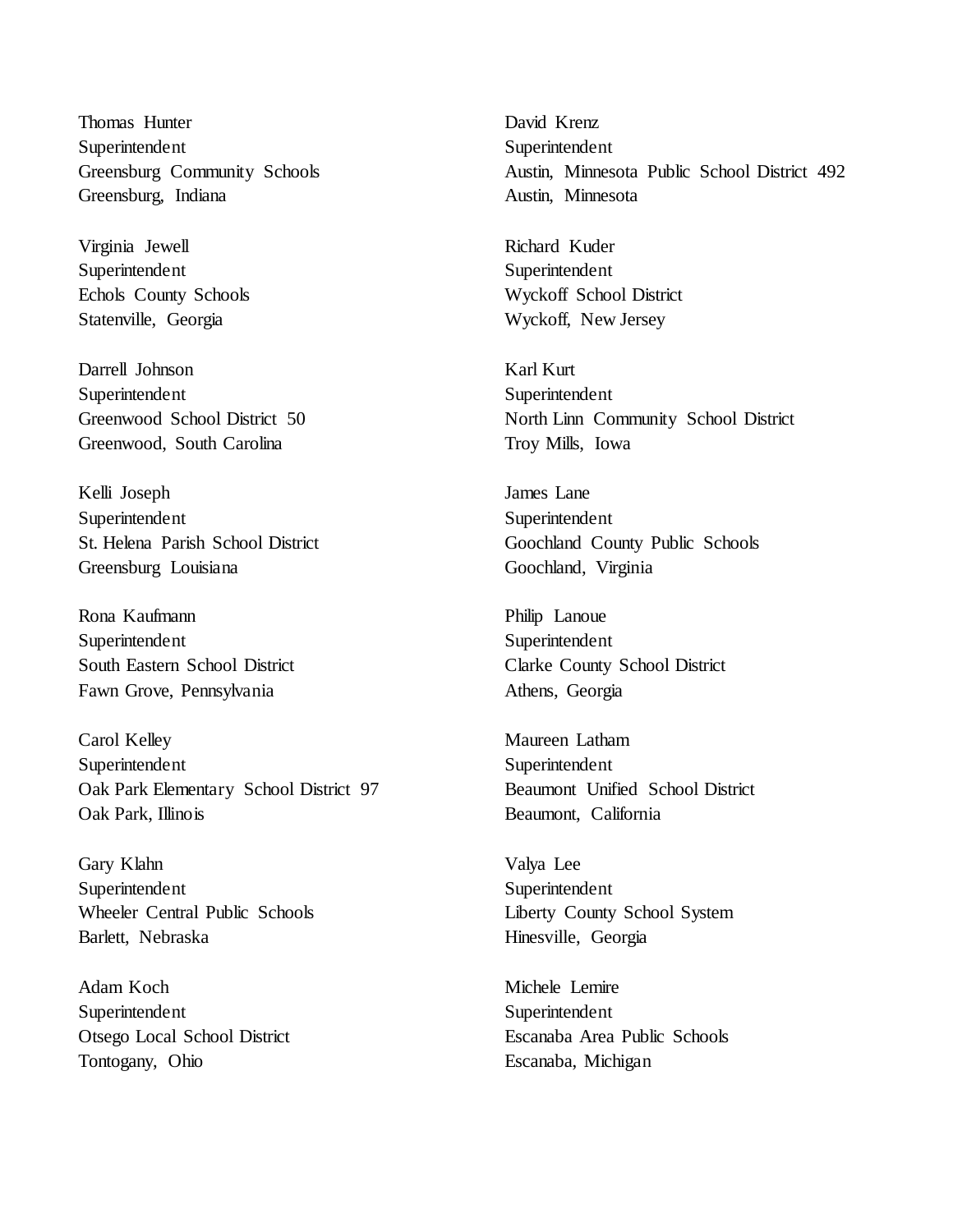Gary Lewis Superintendent Oakwood Community Union School District 76 Oakwood, Illinois

Ann Linson Superintendent East Noble School Corporation Kendallville, Indiana

Ronald Livingood Superintendent Grant County Schools Williamstown, Kentucky

Michael Lubelfeld Superintendent Deerfield Public School District 109 Deerfield, Illinois

Alonzo Luce Superintendent St. James Parish Schools Lutcher, Louisiana

Alan Marshall Superintendent Center Point–Urbana Urbana, Iowa

Cindy Marten Superintendent San Diego Unified San Diego, California

Sherry Martin Superintendent Kings River Union Elementary School District Kingsburg, California

Keith Marty Superintendent Parkway School District Chesterfield, Missouri

Barbara Mason Superintendent Elementary School District 159 Matteson, Illinois

Cheryl McCarthy Superintendent Joliet Township High School 204 Joliet, Illinois

Lisa Meysembourg Superintendent Schulenburg Independent School District Schulenburg, Texas

Matthew Miller Superintendent Mentor Public Schools Mentor, Ohio

Jeff Mingus Superintendent Forsyth R-III Schools Forsyth, Missouri

Dawn Mirand Superintendent Kenmore Town of Tonawanda Union Free School District Buffalo, New York

Randy Moczygemba Superintendent New Braunfels Independent School District New Braunfels, Texas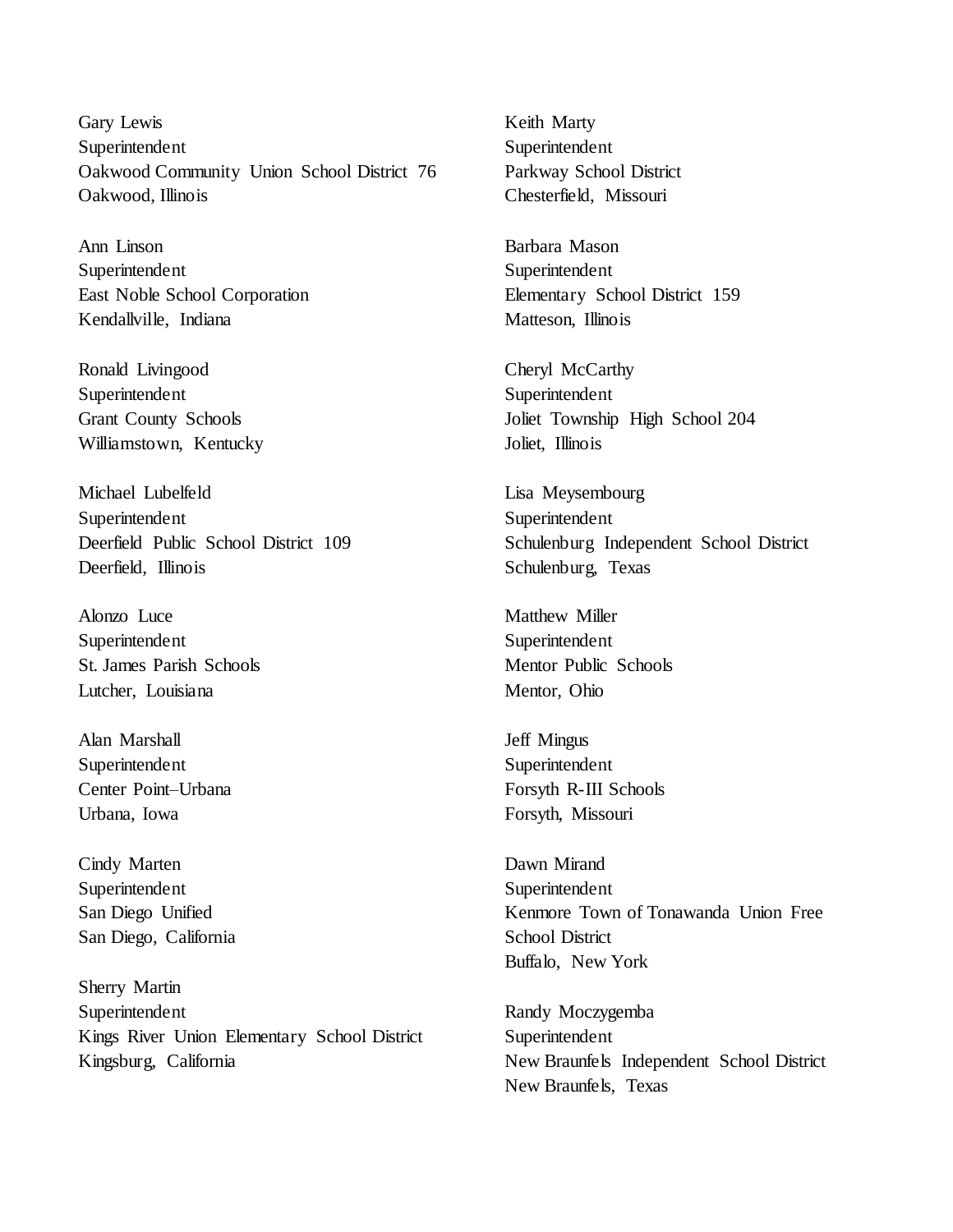Lynn Moody Superintendent Rowan Salisbury Schools Salisbury, North Carolina

Melis Moore Superintendent El Segundo Unified School District El Segundo, California

Marcus Morgan Superintendent Reardan–Edwall School District Reardan, Washington

Jeffrey Moss Superintendent Beaufort County School District, SC Beaufort, South Carolina

Kris Munro Superintendent Santa Cruz City Schools Soquel, California

Patrick Murphy Superintendent Arlington Public Schools Arlington, Virginia

Dave Myers Superintendent New Kent County Public Schools New Kent, Virginia

Keith Nance Superintendent West Washington School Corporation Campbellsburg, Indiana

Janet Neufeld Superintendent Twin Valley USD 240 Bennington, Kansas

Jerry Newton Superintendent Poyen School District Poyen, Arkansas

Beth Niedermeyer Superintendent Noblesville Schools Noblesville, Indiana

Michael Novotny Superintendent Salado Independent School District Salado, Texas

Austin Obasohan Superintendent Duplin County Schools Kenansville, North Carolina

Bridget O'Connell Superintendent Palisades School District Kintersville, Pennsylvania

Todd Osborn Superintendent Liberty Union–Thurston Local School District Baltimore, Ohio

Donald Owen Superintendent Urbana School District 116 Urbana, Illinois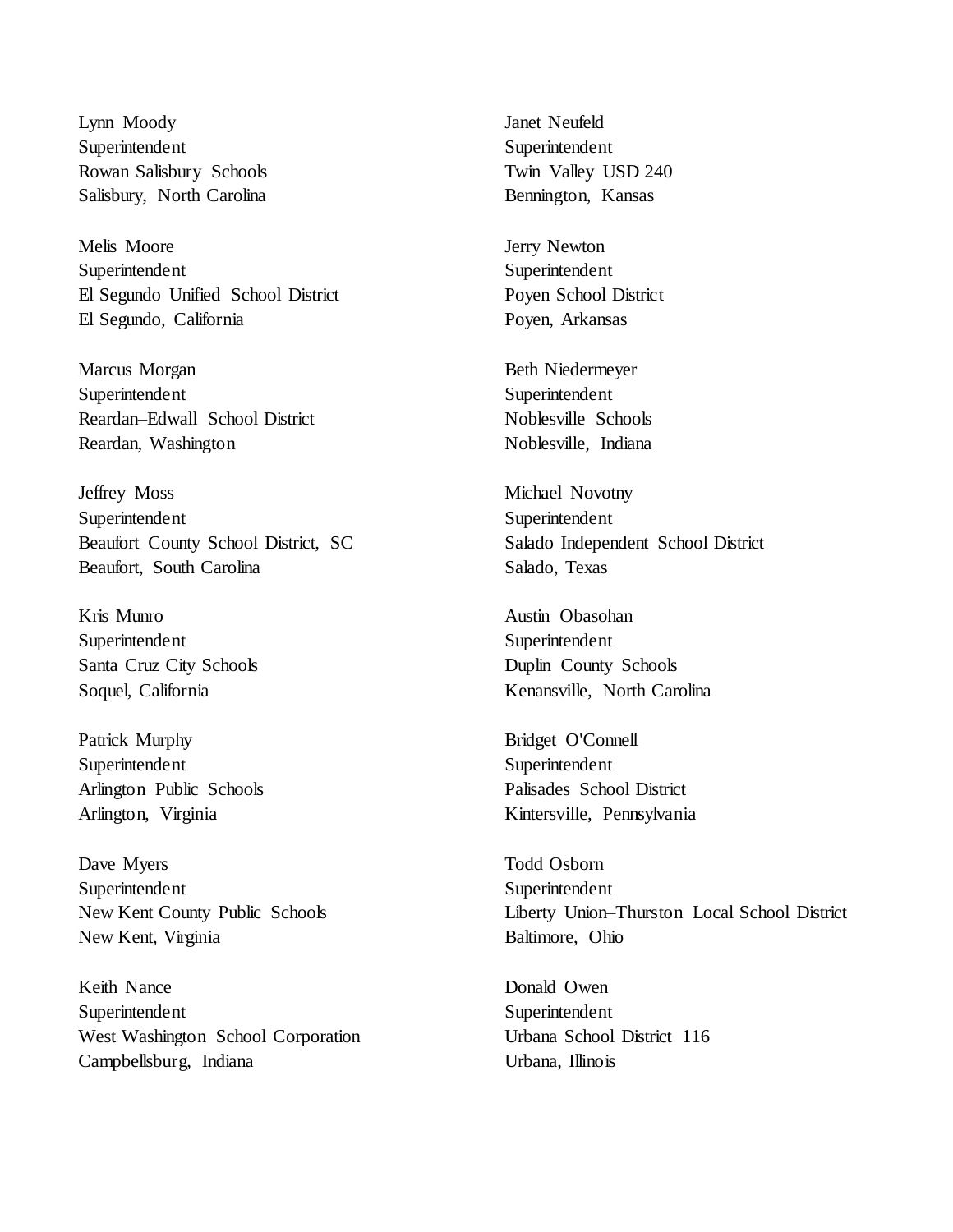Hugo Pedroza Superintendent Fallbrook Union High School District Fallbrook, California

Gary Peiffer Superintendent Carlynton School District Carnegie, Pennsylvania

Philip Pempin Superintendent Vermilion Local School District Vermilion, Ohio

Migue Perez Superintendent Jim Hogg County Independent School District Hebbronville, Texas

David Peterson Superintendent Scottsdale Unified School District Phoenix, Arizona

Kelly Pew Superintendent Rock Hill School District 3 Rock Hill, South Carolina

R. Matthew Plater Superintendent Havana Community Unit School District 126 Havana, Illinois

Gail Pletnick Superintendent Dysart Unified School District Surprise, Arizona

Nick Polyak Superintendent Leyden High School District 212 Franklin Park, Illinois

Joel Price Superintendent Faulkton Area Schools District 24-4 Faulkton, South Dakota

Gordon Pritz Superintendent Douglas County School District Georgia Douglasville, Georgia

Timothy Purnell Superintendent Somerville Public Schools Somerville, New Jersey

George Rafferty Superintendent Tabernacle Township School District Tabernacle, New Jersey

EvaMarie Raleigh Superintendent Beach Haven School District Beach Haven, New Jersey

Fred Rayfield Superintendent Decatur County, Georgia Bainbridge, Georgia

Barry Reilly Superintendent Bloomington District 87 Bloomington, Illinois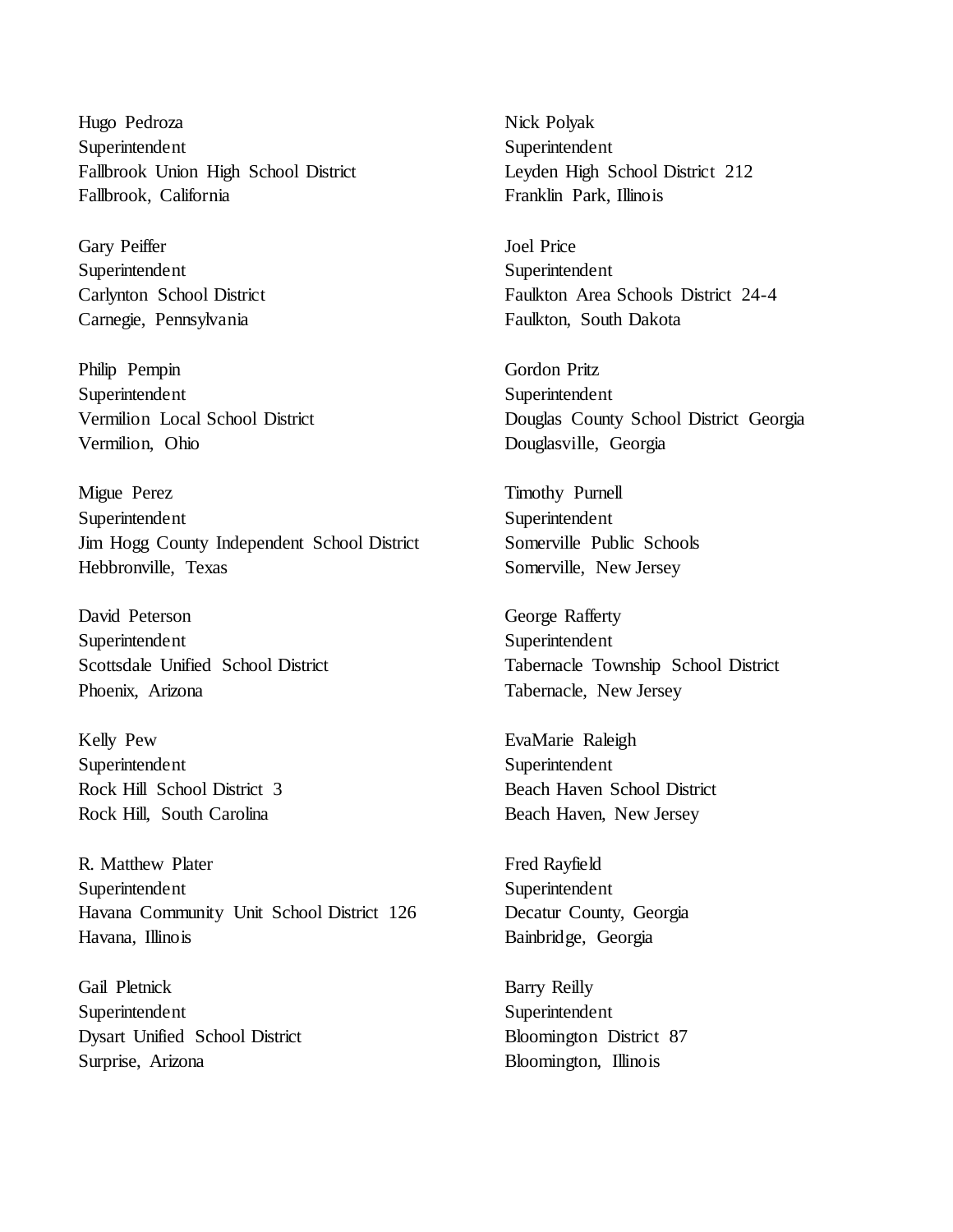L. Chris Richardson Superintendent Northfield Public Schools Northfield, Minnesota

Robert Ricketson Superintendent Fairview Area Schools Fairview, Michigan

George Rierson Superintendent Unionville–Sebewaing Area School District Sebewaing, Michigan

Bradley Roberts Superintendent Bald Knob Public School District Bald Knob, Arkansas

Bille Rondinelli Superintendent South Fayette Township School District McDonald, Pennsylvania

Ernest Rose Superintendent Maricopa County Regional School District Phoenix, Arizona

William Sakelarios Superintendent PACE Preparatory Academy Prescott Valley, Arizona

Chris Sampson Superintendent Clinton Prairie School Corporation Frankfort, Indiana

David Schauer Superintendent Kyrene School District Tempe, Arizona

Jeffrey Schoonover Superintendent Somerset Public Schools and Somerset Berkley Regional School District Somerset, Massachusetts

Doug Schuch Superintendent Bedford County Public Schools Bedford, Virginia

Vicki Schumacher Superintendent Coast Unified School District Cambria, California

Theron Schutte Superintendent Bettendorf Community School District Bettendorf, Indiana

Steven Sedlmayr Superintendent School District of Alma Alma, Wisconsin

Victor Simon Superintendent Gower School District 62 Willowbrook, Illinois

Melinda Smith Superintendent North Providence School District North Providence, Rhode Island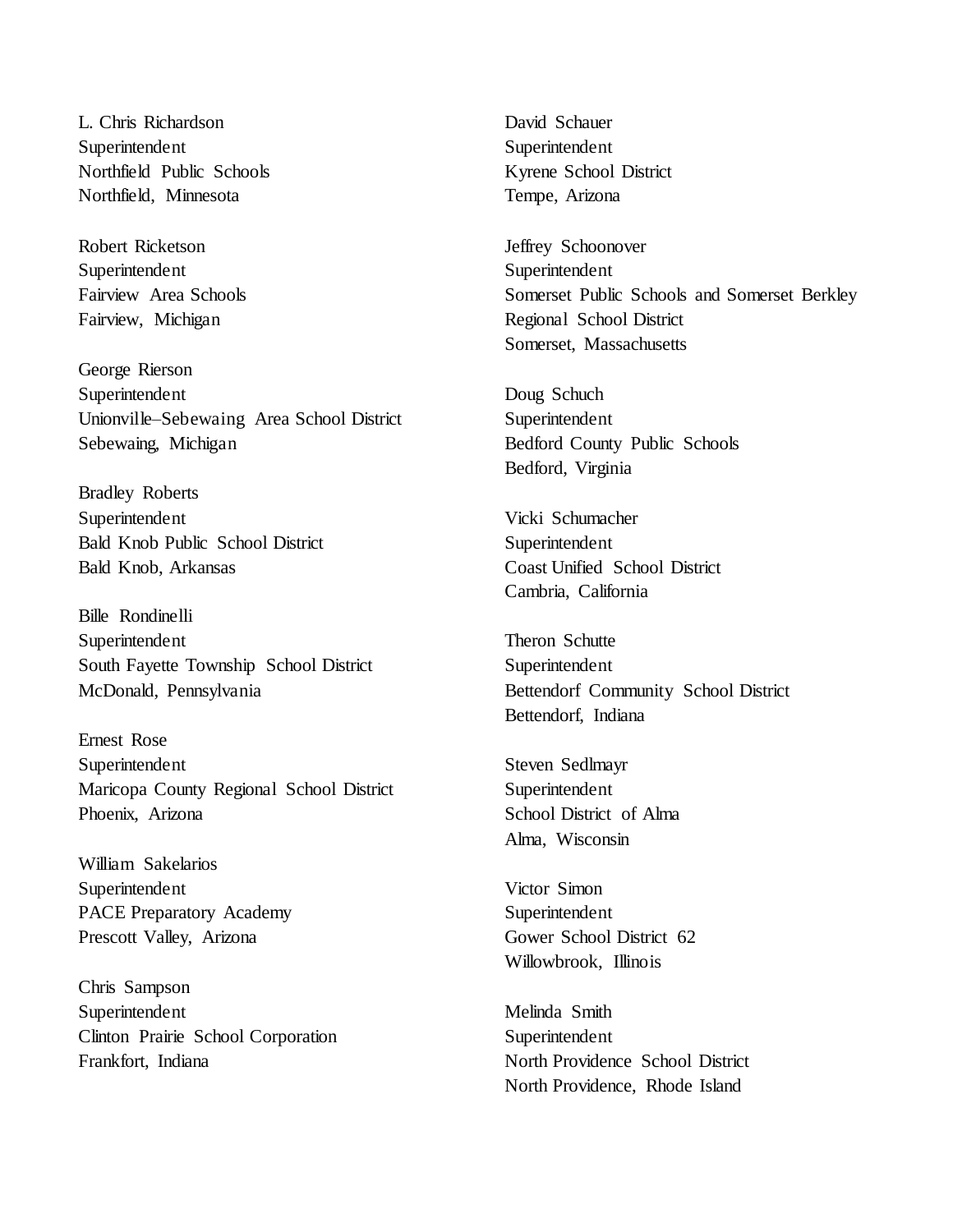Shawn Smith Superintendent Metropolitan School District of Lawrence Township Indianapolis, Indiana

John Snavely Superintendent Porterville Unified School District Porterville, California

Lisa Snyder Superintendent Lakeville Area Public Schools Lakeville, Minnesota

Kenneth Spells Superintendent Alton School District Alton, Illinois

Adam Stein Superintendent Wright Elementary School District Santa Rosa, California

Darwin Stiffler Superintendent Yuma Elementary School District One Yuma, Arizona

Joe Stutting Superintendent North Scott School District Eldridge, Iowa

Karen Sullivan Superintendent Indian Prairie District 204 Aurora, Illinois

Jason Tadlock Superintendent Elkhorn Area School District Elkhorn, Wisonsin

Richard Tardalo Superintendent Clifton Public Schools Clifton, New Jersey

Diane Tavenner Founder & CEO Summit Public Schools Redwood City, California

James Terry Superintendent Beaver County School District Beaver, Utah

Malcolm Thomas Superintendent Escambia County School District Pensacola, Florida

Steve Thomas Superintendent Nett Lake District Nett Lake, Minnesota

Tony Thomas Superintendent Salina Public Schools Salina, Oklahoma

David Toth Superintendent Crestwood Local Mantua, Ohio